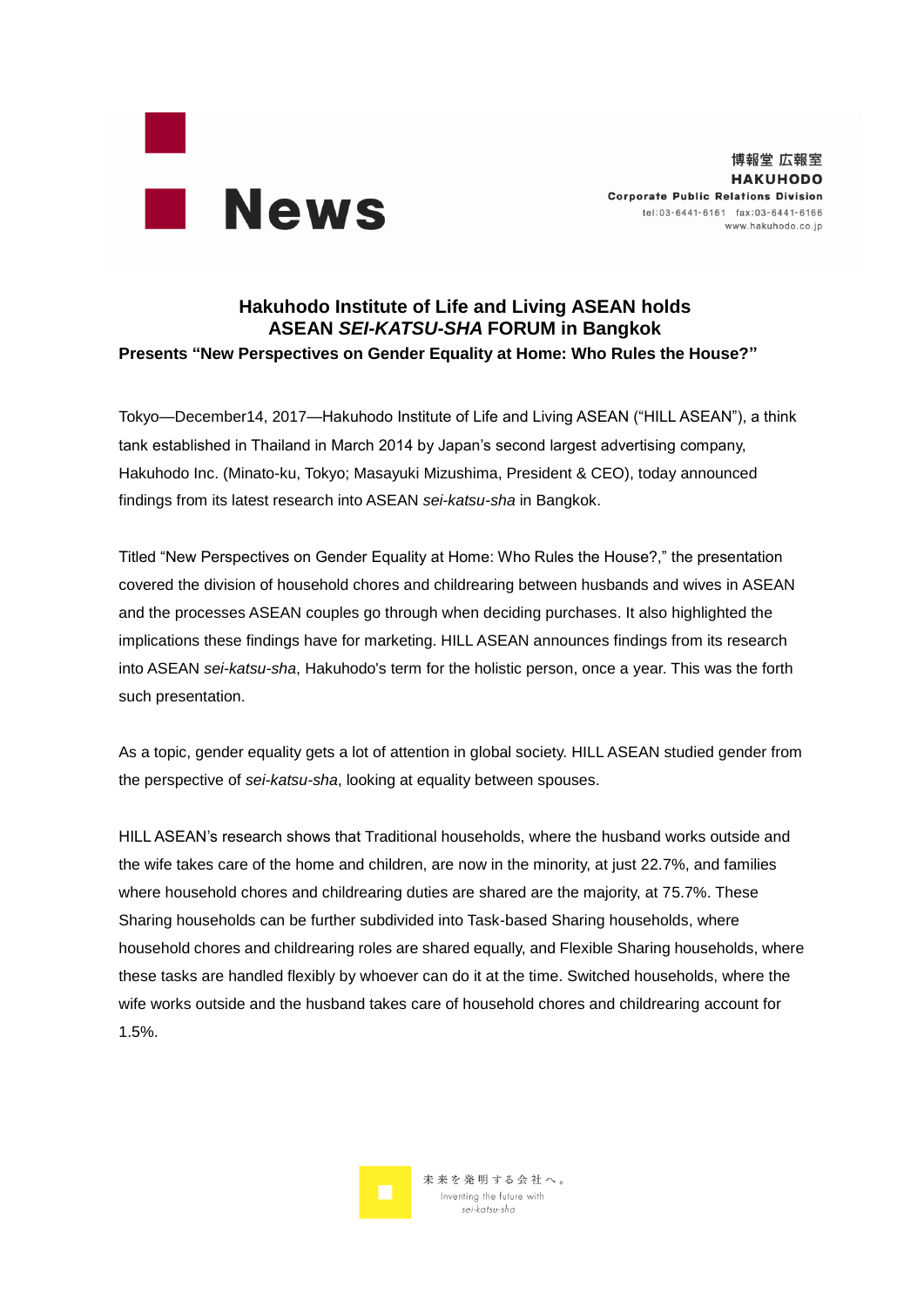

#### Household types based on the division of roles between husband and wife

The research also found that the degree of satisfaction with the division of roles differed between the four household types: (1) Traditional: Husband works outside and wife takes care of household chores and childrearing, (2) Task-based Sharing: Husband and wife share housework and childrearing equally, (3) Flexible Sharing: Household chores, childrearing, etc. are handled by whoever can do it at the time, and (4) Switched: Wife works outside and husband takes care of household chores and childrearing. The research revealed that couples in Task-based Sharing households are particularly satisfied with their arrangements, and that there are differences in the decision-making processes between household types.

For details on the presentation, please visit the HILL ASEAN website at [http://www.hillasean.com/.](http://www.hillasean.com/)

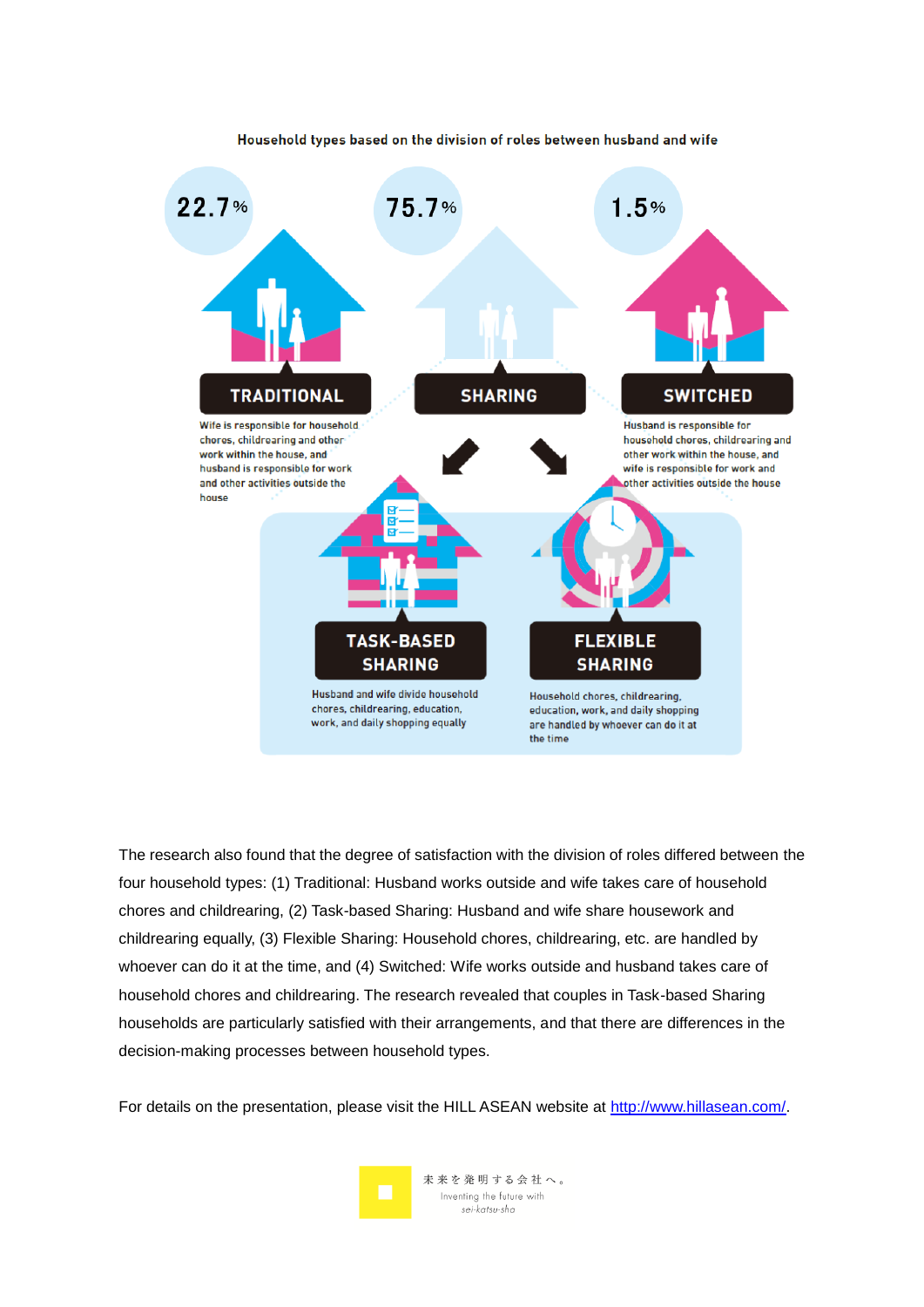

Hakuhodo Institute of Life and Living ASEAN observes ASEAN *sei-katsu-sha* from unique viewpoints and makes proposals from insights gained from its fresh perspectives.

Media contacts: Corporate Public Relations Division Kunio Eto: [kunio.eto@hakuhodo.co.jp](mailto:kunio.eto@hakuhodo.co.jp) Satoshi Ookubo: [satoshi.ookubo@hakuhodo.co.jp](mailto:satoshi.ookubo@hakuhodo.co.jp) Tel: +81 3 6441 6161 Fax: +81 3 6441 6166

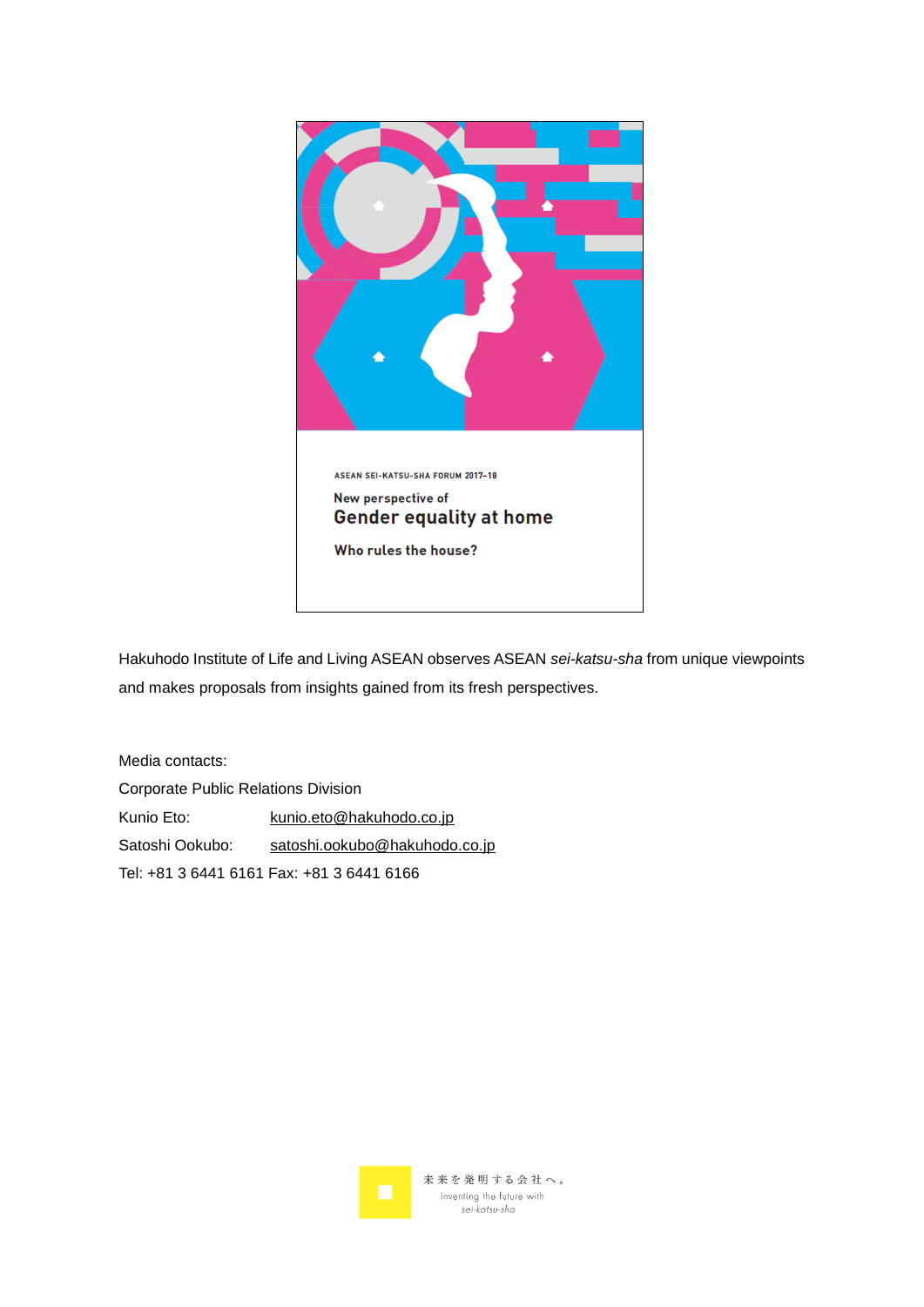### Reference:

# **Sharing roles: The new norm for ASEAN couples**

The sharing of household chores and childrearing is already the norm; three quarters of ASEAN households share household tasks and childrearing equally.

> Three quarters of households in ASEAN are Sharing type. Husbands and wives sharing responsibility for all tasks, including household chores and childrearing, has become the new norm in the region.



### **Three reasons shared households are the majority**

1. Husband and wife both work: In over 80% of all ASEAN households both spouses work.

|                       | Only husband<br>earns | <b>Both husband</b><br>and wife earn<br><b>TOTAL</b> | <b>Both husband</b><br>and wife earn<br>and husband<br>earns more | <b>Husband</b> and<br>wife earn a<br>similar amount | <b>Both husband</b><br>and wife earn<br>and wife earns<br>more | Only wife earns |
|-----------------------|-----------------------|------------------------------------------------------|-------------------------------------------------------------------|-----------------------------------------------------|----------------------------------------------------------------|-----------------|
| 5-Country average (%) | 14                    | 84                                                   | 52                                                                | 24                                                  | 9                                                              |                 |
| <b>Thailand</b>       | 7                     | 91                                                   | 53                                                                | 28                                                  | 11                                                             |                 |
| <b>Singapore</b>      | 18                    | 80                                                   | 49                                                                | 20                                                  | 12                                                             | $\overline{2}$  |
| <b>Malaysia</b>       | 18                    | 80                                                   | 49                                                                | 21                                                  | 10                                                             |                 |
| Vietnam               | $\overline{2}$        | 97                                                   | 55                                                                | 37                                                  | $\boldsymbol{6}$                                               | 0               |
| Indonesia             | 25                    | 74                                                   | 54                                                                | 14                                                  | 6                                                              |                 |

**HILL ASEAN Gender Equality Perceptions Survey**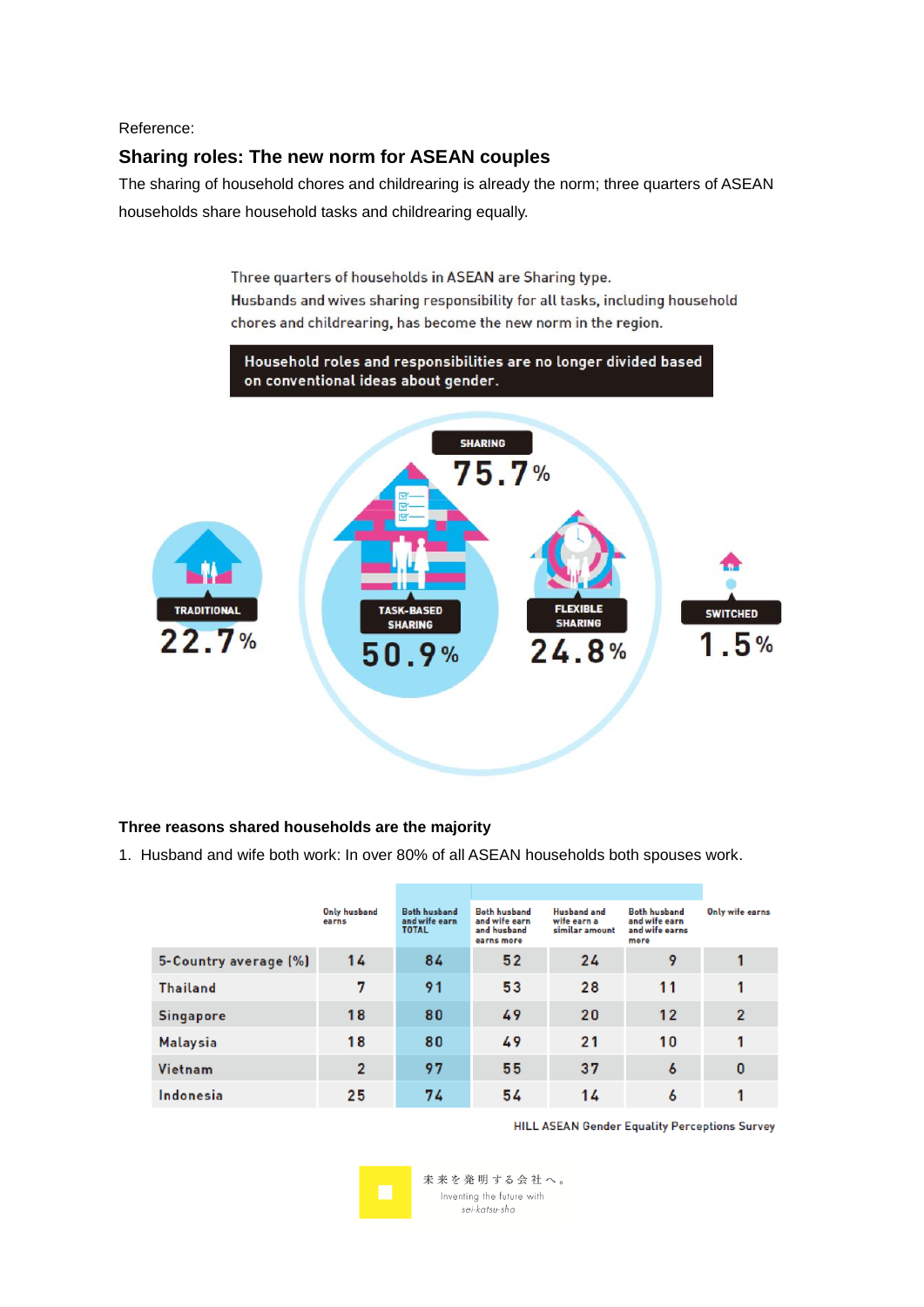

2. Female empowerment: Perceptions toward work and relationships have changed

**HILL ASEAN Fixed Point Survey** 

3. Technological advances blurr gender boundaries: Use of the internet and social media at work and in childrearing

# **Satisfaction levels of the 4 household types**

Satisfaction levels vary by household type. Sharing households, particularly Task-based Sharing households, are the most satisfied overall and have the smallest gap in satisfaction scores between husband and wife.



**HILL ASEAN Gender Equality Perceptions Survey**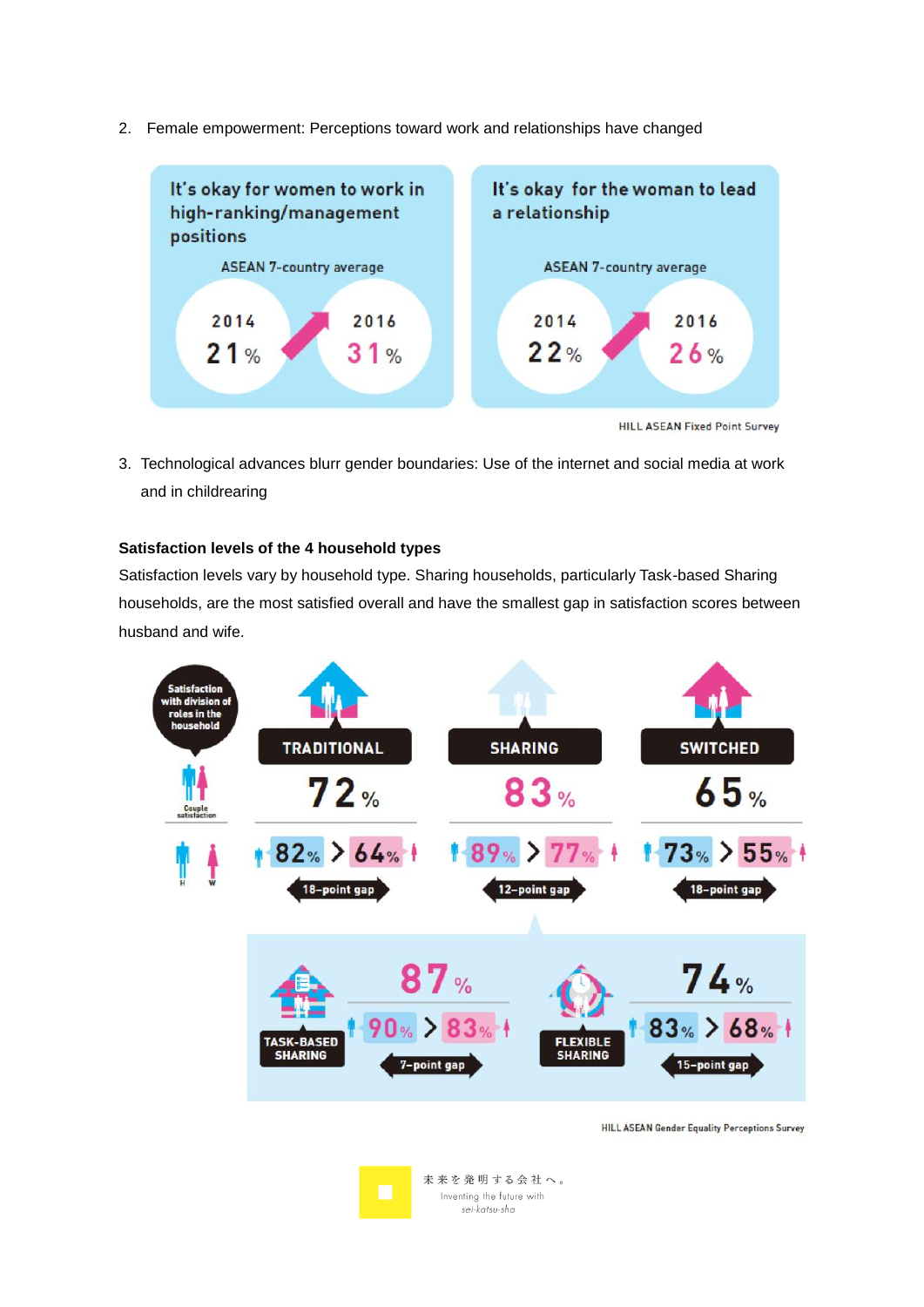#### Survey outline

#### *Quantitative surveys*

### **HILL ASEAN Gender Equality Perceptions Survey**

- Internet survey
- Male and female *sei-katsu-sha* aged 20–49 in SEC categories A–C
- Singapore, Malaysia, Thailand, Indonesia, Vietnam
- 5,000 samples (1,000 samples in each country)
- Samples allocated in line with the demographic structure in each country
- Survey period: August 2017

#### **HILL ASEAN Fixed Point Survey**

- Home interview survey
- Male and female *sei-katsu-sha* aged 15–59 in SEC categories A–D
- Singapore, Kuala Lumpur (Malaysia), Bangkok, Nakorn Ratchasima (Thailand), Jakarta, Surabaya (Indonesia), Hanoi, Ho Chi Minh City (Vietnam), Yangon (Myanmar), Manila (Philippines)
- 8,100 samples (900 samples each in the main cities and 600 each in Nakorn Ratchasima, Surabaya and Hanoi)
- Samples allocated in line with the demographic structure in each country
- Survey period: December 2015–January 2016

#### *Qualitative survey*

#### **HILL ASEAN Home-Visit Interview**

- Male and female *sei-katsu-sha* in SEC categories A–C
- Singapore, Kuala Lumpur (Malaysia), Bangkok (Thailand), Jakarta (Indonesia), Ho Chi Minh City (Vietnam)
- 6 couples (12 people) per country (60 people total)
- Survey period: September 2017

#### **About Hakuhodo Institute of Life and Living ASEAN**

Established as an in-house think tank studying ASEAN *sei-katsu-sha* in 2014, HILL ASEAN was incorporated in Thailand in March 2017. It supports clients' marketing activities in ASEAN through insights into and proposals for ASEAN *sei-katsu-sha*.

- Trade name: Hakuhodo Institute of Life and Living ASEAN
- Company name: HILL ASIA Co., Ltd.